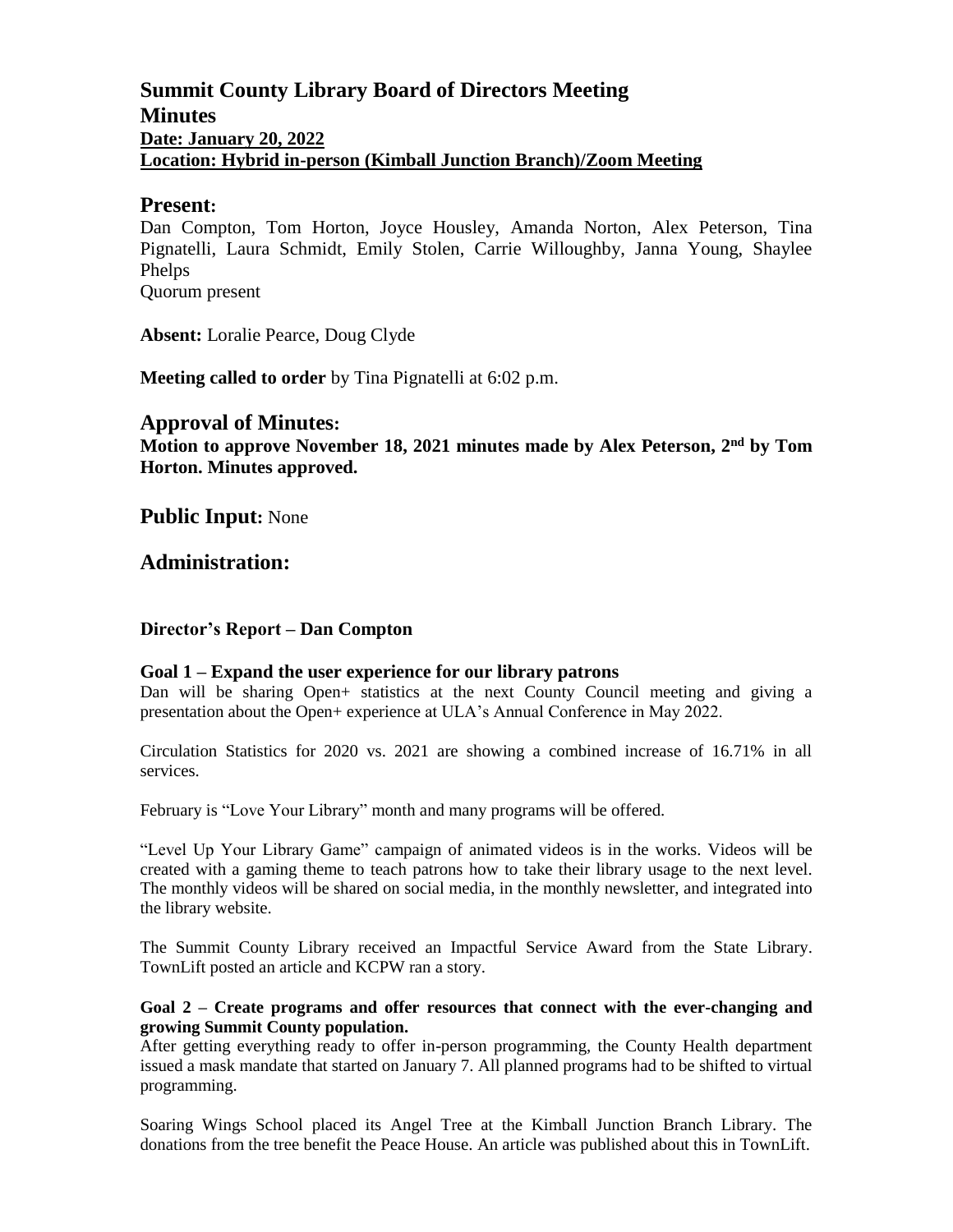The Kamas Valley Branch Library had a hundred plus visitors participate in the Winterfest program, a collaboration between the Kamas Valley Branch library and Kamas Action group.

The Summit County Health Department and the Summit County Library will distribute KN95 masks to community members at all of our library branches. Libraries are essential to the dissemination of information and community connection.

Westminster College will offer a free IRS Volunteer Income Tax Assistance (VITA) program at the Kimball Junction Branch on Tuesdays from February 1 – April 12.

The Little Free Library in the Kimball Junction Transit Center has had 282 adult books and 625 children's books placed since November 1, 2021 by employee Destiny Grose.

Dan presented Department of Heritage and Arts updates with the County Council on January 19.

#### **Goal 3 – Nurture a culture where all staff feel empowered and valued.**

The "Librarian Abroad" program for staff to apply for days and shifts at other branches has been successfully applied for and enjoyed.

Dan and Jana Young will be working together on the County's new Leadership Development Committee. There are monthly "Lunch and Learn" opportunities planned for current managers and a Leadership Academy for newly hired managers. Library Branch Managers are eligible to attend the Lunch and Learn sessions for staff development.

### **Report Accepted**

#### **Old Business: None**

# **Committees:**

## **Governance and Education**

The policy associated with weekend holiday hours is in need of an update. All Federal Holidays need to be treated equally in order for all staff to have the holiday time off.

When the library is closed, all in-library services need to be unavailable. The committee will also need to reflect on future wording for the policy associated with electronic services and Open+ for each holiday closure. A revised policy with red line and clarifying language will be prepared for review in the next meeting.

# **Strategic Planning and Marketing**

There is not any planning to be discussed this meeting. The new Director's report format is a great way to visualize progress in the new Strategic plan.

## **Building and Facilities**

The Kimball Junction walk-through needs to be scheduled. The County Facilities department has affixed the fire extinguisher discussed in last meeting to the wall outside of the Coalville branch meeting room.

## **New Business:**

Election of 2022 Chair and Vice-Chair